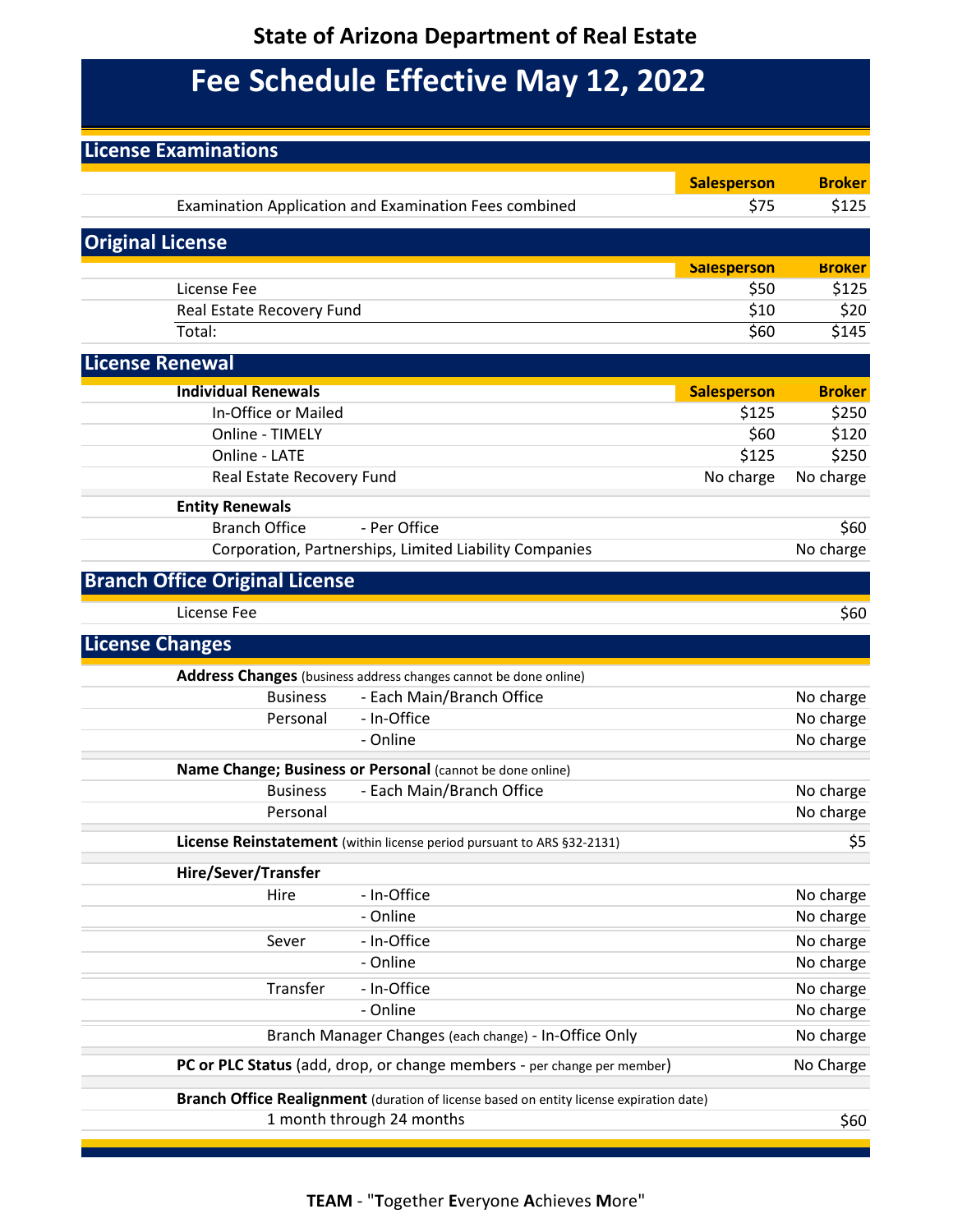#### **State of Arizona Department of Real Estate**

### **Fee Schedule Effective May 12, 2022**

| <b>Temporary License Certificates</b>                     |      |
|-----------------------------------------------------------|------|
| Broker License Fee (90 days)                              | \$50 |
| Cemetery Salesperson (90 days)                            |      |
| License Fee                                               | S50  |
| Real Estate Recovery Fund                                 | \$10 |
| Membership Camping Salesperson Certificate of Convenience |      |

*License Fee \$50*

#### **Development Fees**

|                                               |       | Subdivision Unsubdivided Campground |       | <b>Timeshares</b>  |
|-----------------------------------------------|-------|-------------------------------------|-------|--------------------|
|                                               |       |                                     |       | \$20 per Interest, |
| Disclosure Report (public report) Application | \$450 | \$500                               | \$500 | \$1,000 max        |
| Application to Amend Disclosure Report        | \$250 | \$250                               | \$300 | N/A                |
| Petition for Exemption                        | \$100 | \$100                               | N/A   | \$300              |
| <b>Cemetery Certificate of Authority</b>      | \$500 |                                     |       |                    |
| Amended Cemetery Certificate of Authority     | \$250 |                                     |       |                    |

#### Inspection Fees {1} *FOR PROPERTY LOCATED IN ARIZONA { <sup>2</sup> }*

An inspection fee will be required and notified to the filer of the Public Report if a physical inspection is necessary. If multiple inspections are necessary, additional inspection fees may be charged.

Roundtrip Mileage From Phoenix ADRE

| 1-25 miles    | \$10  |
|---------------|-------|
| 26-50 miles   | \$20  |
| 51-75 miles   | \$30  |
| 76-100 miles  | \$40  |
| 101-125 miles | \$50  |
| 126-150 miles | \$60  |
| 151-175 miles | \$70  |
| 176-200 miles | \$80  |
| 201-250 miles | \$100 |
| 251-300 miles | \$120 |
| 301-350 miles | \$140 |
| 351-400 miles | \$160 |
|               |       |

- {1} These fees effective beginning January 1, 2006
- {2} Applicable travel expenses/costs for out-of-state property that is subject

to the same inspection shall apply.